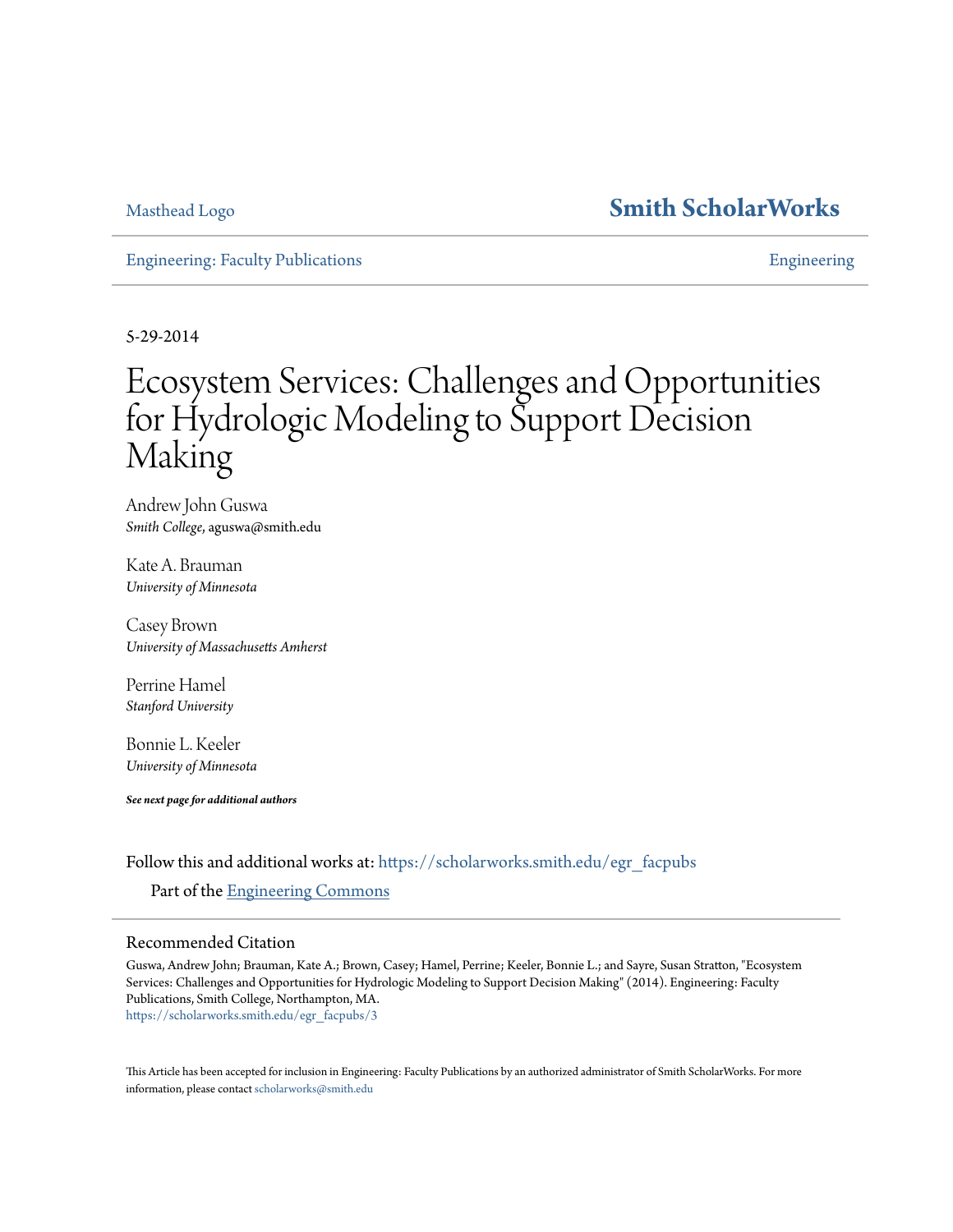#### **Authors**

Andrew John Guswa, Kate A. Brauman, Casey Brown, Perrine Hamel, Bonnie L. Keeler, and Susan Stratton Sayre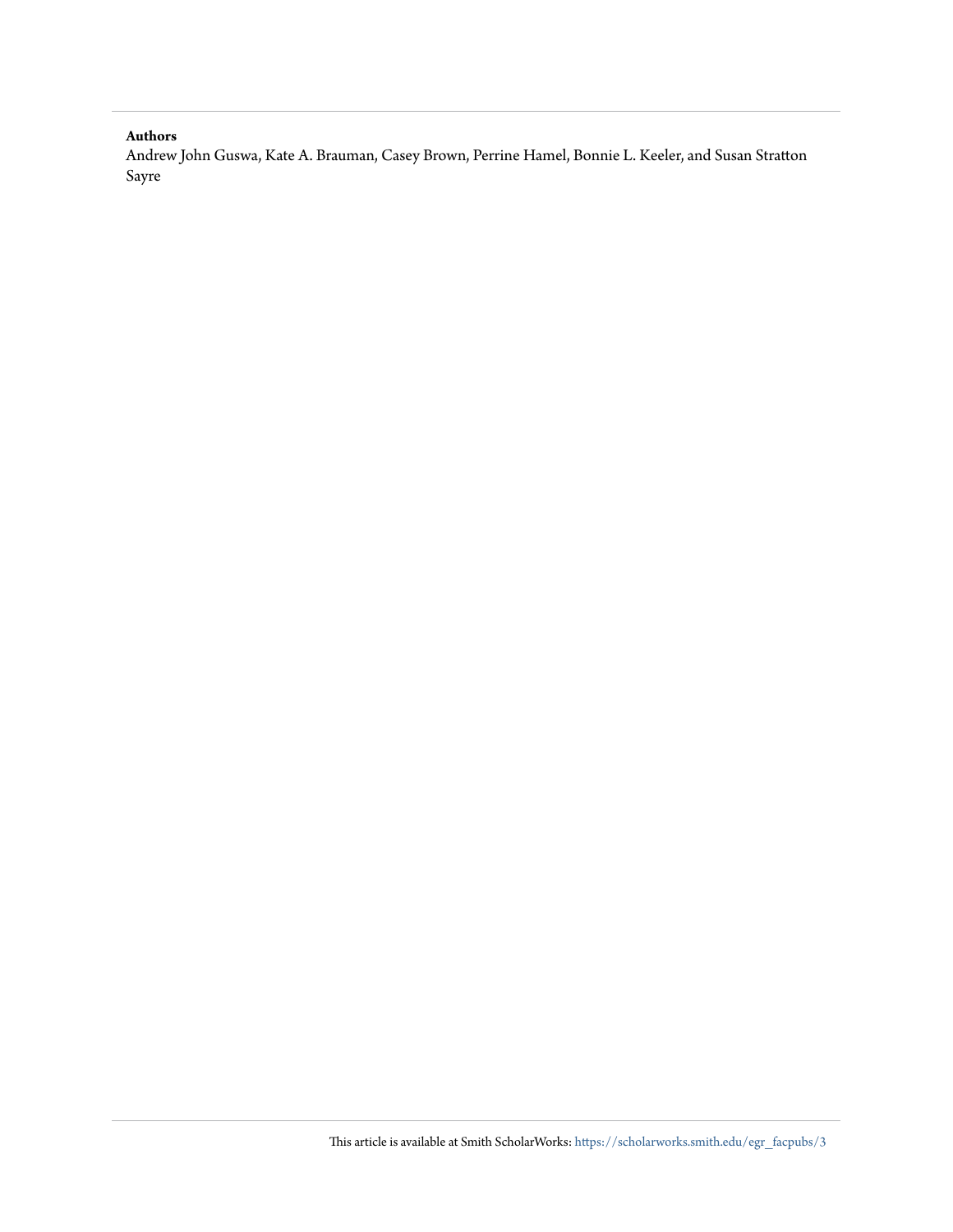# **@AGU[PUBLICATIONS](http://publications.agu.org/)**

## [Water Resources Research](http://onlinelibrary.wiley.com/journal/10.1002/(ISSN)1944-7973/)

### OPINION ARTICLE

[10.1002/2014WR015497](http://dx.doi.org/10.1002/2014WR015497)

#### Key Points:

- Decisions based on ecosystem services are the norm
- Support is required for decisions relating land use to water services
- The hydrologic community can contribute to better informing such decisions

#### Correspondence to:

A. J. Guswa, aguswa@smith.edu

#### Citation:

Guswa, A. J., K. A. Brauman, C. Brown, P. Hamel, B. L. Keeler, and S. S. Sayre (2014), Ecosystem services: Challenges and opportunities for hydrologic modeling to support decision making, Water Resour. Res., 50, 4535–4544, doi:10.1002/2014WR015497.

Received 23 FEB 2014 Accepted 6 MAY 2014 Accepted article online 8 MAY 2014 Published online 29 MAY 2014

## Ecosystem services: Challenges and opportunities for hydrologic modeling to support decision making

Andrew J. Guswa<sup>1</sup>, Kate A. Brauman<sup>2</sup>, Casey Brown<sup>3</sup>, Perrine Hamel<sup>4</sup>, Bonnie L. Keeler<sup>5</sup>, and Susan Stratton Sayre<sup>6</sup>

<sup>1</sup>Picker Engineering Program, Smith College, Northampton, Massachusetts, USA, <sup>2</sup>Institute on the Environment, University of Minnesota, St. Paul, Minnesota, USA, <sup>3</sup>Department of Civil and Environmental Engineering, University of Massachusetts, Amherst, Massachusetts, USA, <sup>4</sup>Natural Capital Project, Woods Institute for the Environment, Stanford University, Stanford, California, USA, <sup>5</sup>Natural Capital Project, Institute on the Environment, University of Minnesota, St. Paul, Minnesota, USA, <sup>6</sup>Department of Economics, Smith College, Northampton, Massachusetts, USA

Abstract Ecosystem characteristics and processes provide significant value to human health and wellbeing, and there is growing interest in quantifying those values. Of particular interest are water-related ecosystem services and the incorporation of their value into local and regional decision making. This presents multiple challenges and opportunities to the hydrologic-modeling community. To motivate advances in water-resources research, we first present three common decision contexts that draw upon an ecosystemservice framework: scenario analysis, payments for watershed services, and spatial planning. Within these contexts, we highlight the particular challenges to hydrologic modeling, and then present a set of opportunities that arise from ecosystem-service decisions. The paper concludes with a set of recommendations regarding how we can prioritize our work to support decisions based on ecosystem-service valuation.

### 1. Introduction

The field of water resources has a long and effective history of managing water to improve human wellbeing. Historically, much of the focus was on direct control and treatment of flowing water, and as engineers and managers we have built levees and water-treatment plants to control, contain, and deliver clean water when and where we want it. But this is no longer enough. Urban, agricultural, and industrial expansion has transformed and will continue to transform the landscape, affecting water resources in unanticipated ways that strain existing infrastructure. New approaches are needed to complement existing waterresource strategies, and the framework of ecosystem services provides one potentially valuable pathway forward.

Ecosystem services are the conditions and processes through which ecosystems, and the species that make them up, sustain and fulfill human life [Daily, 1997; National Research Council (NRC), 2004; Millennium Ecosystem Assessment, 2005; Kareiva et al., 2011; Kumar, 2012]. This concept of ecosystem services provides a means for interpreting the biophysical processes that occur on the landscape—photosynthesis, infiltration, or nesting habitat, for example—and organizing them by their effect on people—food production, groundwater available for drinking, or the joy of spotting a favorite bird. Specific to water, terrestrial alterations of flow and instream processes can be evaluated, for example, by their impact on the maintenance of base flows during rainless periods for drinking water or recreation, the attenuation of flood peaks and associated reductions in damages to property and life, or the retention of nutrients and sediment to reduce costs at a water-treatment plant [Brauman et al., 2007]. How valuable and important are these water-related services? How do they change if the landscape is modified? Are there trade-offs among different ecosystem services? These are some of the questions decision makers face when considering proposed developments and other changes to the landscape.

Approaches that incorporate ecosystem services are fast becoming the norm because they explicitly answer the question of why people should care about maintaining and managing biophysical processes [Brauman] et al., 2014; The Nature Conservancy (TNC), 2013; USEPA, 2012; Goldman et al., 2010]. In their cover letter for the recent President's Council of Advisors on Science and Technology (PCAST) report on Sustaining Environmental Capital: Protecting Society and the Economy, PCAST co-Chairs Holdren and Lander wrote, ''[the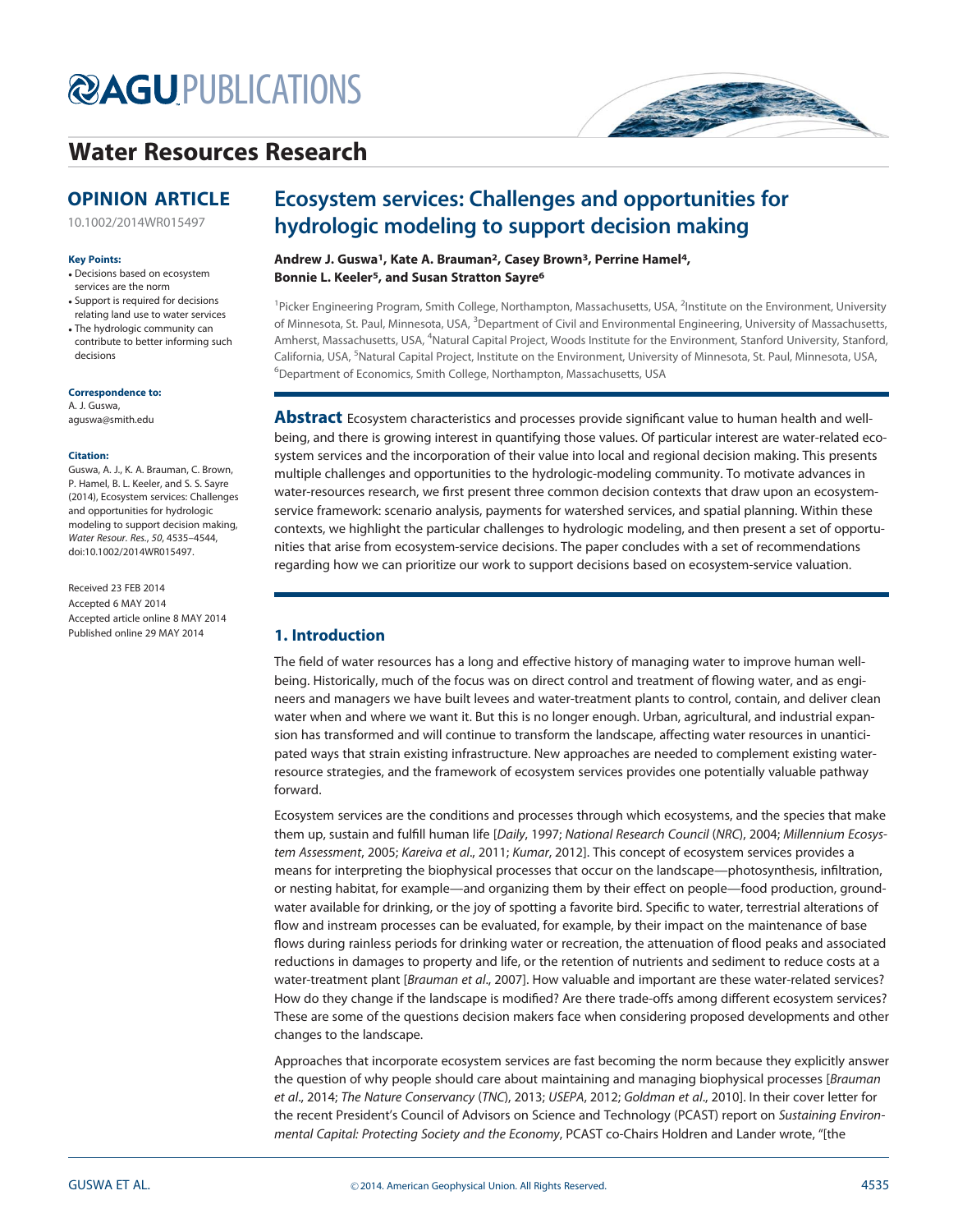government] must not fail to address... the environmental and economic aspects of well-being that derive from... environmental capital—the Nation's ecosystems and the biodiversity they contain—from which flow 'ecosystem services' underpinning much economic activity as well as public health, safety, and environmental quality," [Holdren and Lander, 2011]. Because of the direct link to human use, reframing biophysical processes as services allows them to be valued, and government agencies and nonprofits have embraced ecosystem services in part because they can be directly integrated with existing decision-making frameworks such as cost-benefit analysis.

In many contexts, evaluating ecosystem services is no longer a choice. In March 2013, the Council on Environmental Quality, under the Executive Office of the President of the United States, released the "Principles and Requirements for Federal Investments in Water Resources," [Council on Environmental Quality (CEQ), 2013]. This document provides a common framework for the evaluation of Federal investments in water resources, and is applicable to projects under the U.S. Army Corps of Engineers, Tennessee Valley Authority, U.S. Environmental Protection Agency, and the Departments of Commerce, the Interior, Agriculture, and Homeland Security. Unlike previous versions, these new principles and guidelines require that the evaluation of projects ''apply an ecosystem services approach in order to appropriately capture all effects (economic, environmental, and social) associated with a potential Federal water resources investment," [CEQ, 2013, pp. 6–7].

Federal mandates recognize that monetization is just one way to measure value, however, and often not the best one when complex multifaceted decisions must be made [CEQ, 2013; see also Thompson and Segerson, 2009]. Valuation may be as simple as explicitly accounting for the fact that a landscape provides services of importance to a community. An advantage of valuation in common terms, such as money, is that it enables comparison of multiple services and assessment of the trade-offs among them.

Many ecologists and economists have been engaged in assessing and valuing ecosystem services for some time, and we believe there is a need for greater involvement by hydrologists in this effort. We are not advocating that ecosystem services become the only basis for decision making. Rather, such an approach can augment and enhance the consideration of the benefits that lands and waters provide and help avoid unintended and unwanted consequences of land-use change [Olander et al., 2012].

Incorporation of water-related services into decision making requires robust and flexible means of predicting the effects of land-use and land-cover changes on valued water resources. This presents a significant challenge. Water-related services, such as the provision of clean water or the mitigation of flood damage, depend on the amount, timing, location, and quality of water. These characteristics are affected by complex interactions among climate, topography, and geology, along with land cover, land management, and other human modifications of the landscape.

This paper identifies research directions for our community to provide the knowledge and tools required to incorporate water-related ecosystem services into land-use and land-management decisions. We organize the conversation around three types of landscape decisions made within an ecosystem-service framework and identify six specific challenges and three opportunities associated with hydrologic modeling. The paper concludes with recommendations for advancing hydrologic research to support ecosystem-service valuation.

#### 2. Ecosystem-Service Decisions and Hydrologic Modeling

Any decisions related to ecosystem services will require the integration of knowledge from many fields, along with the active and transparent engagement of stakeholders. Hydrologists will be called upon to predict the timing, amount, and quality of water at a location of interest, such as a point of withdrawal. These biophysical characteristics are, in turn, transformed into the value they provide to people. As an illustration, Figure 1 presents three different valuations of daily streamflow at a location of interest. The linear model (1a) may represent valuation in the presence of a large reservoir such that high flows on 1 day directly compensate for low flows on another. The second model (1b) indicates a threshold response; for example, this could represent a situation in which a water ban is triggered by low flows or for which recreational activities require a minimum flow. A more general nonlinear model (1c) indicates the high marginal value of some streamflow and diminishing returns of greater discharge, perhaps indicative of run-of-river uses. In this work, we do not focus on how such valuations are determined. Rather our interest lies in the implications for hydrologic modeling and research when such valuations are the basis for decision making. In the sections that follow, we present and elaborate on three common types of land-use/land-management decisions: scenario analysis, payments for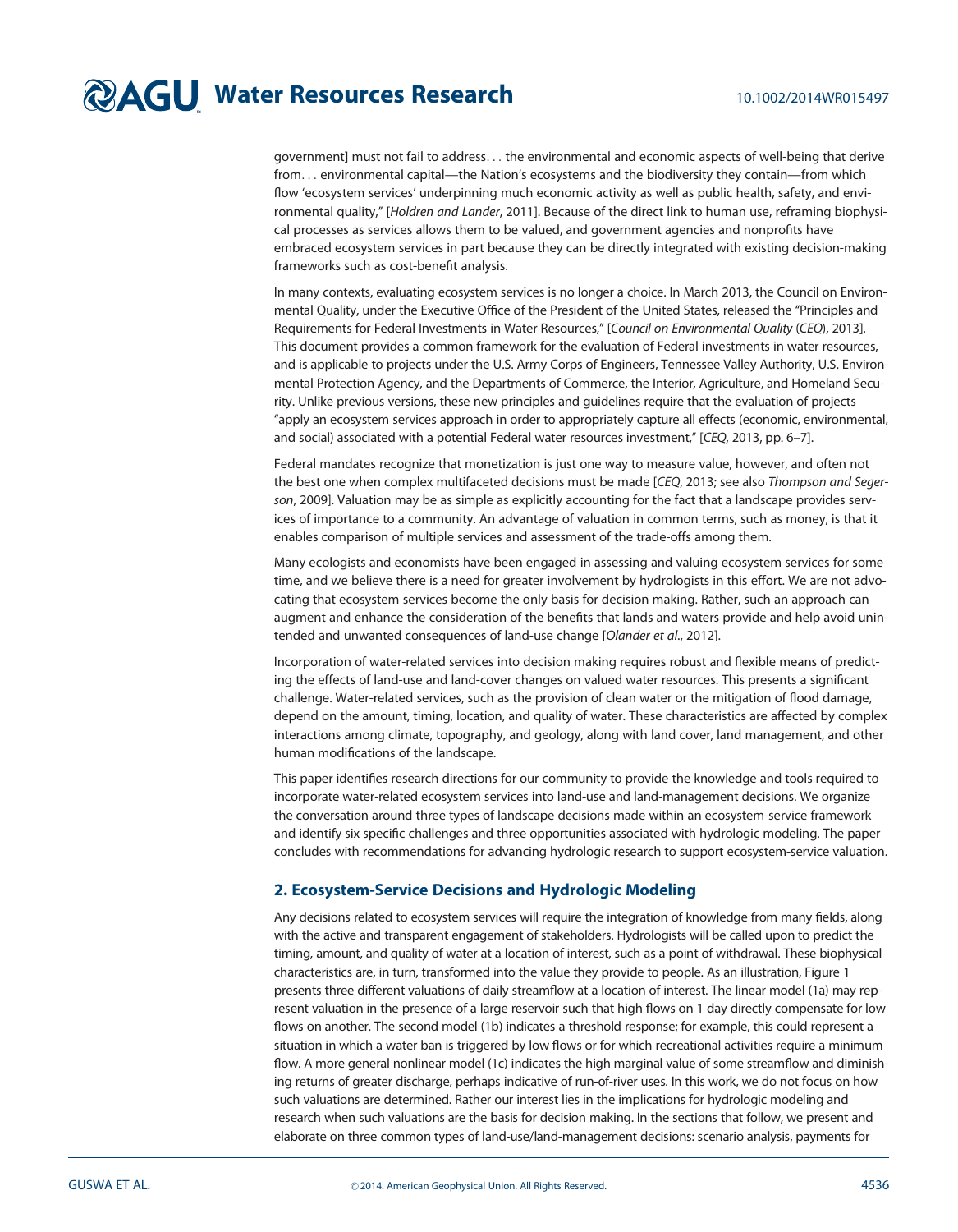## **@AGU Water Resources Research** 10.1002/2014WR015497



watershed services, and spatial planning. Associated with these decision contexts, we articulate six challenges for hydrologic modeling. Though these challenges are motivated by the decisions, it should be understood that they are not unique or confined to any one type of decision context.

Figure 1. Example valuation curves for daily streamflow, Q: (a) linear, (b) threshold, and (c) nonlinear.

Rather, they are interconnected and extend across a wide range of ecosystem-service decisions.

#### 2.1. Scenario Analysis

Perhaps the most familiar type of decision is scenario analysis, i.e., comparing the relative values of a countable set of alternatives. For example, one may wish to quantify the impact on drinking water of converting a forest to agricultural land or determine the value of restoring a riparian wetland. Or, perhaps, the scenarios are more subtle, such as the effects of shade-grown versus traditional coffee on the costs of sedimentation and dredging in a downstream reservoir.

Hydrologic modeling to inform the evaluation of scenarios suffers from well-known challenges—process understanding, mathematical representation at different temporal and spatial scales, and parameter uncertainty—along with others that are more specific to the ecosystem-service framework. We do not attempt an exhaustive review of hydrologic modeling, and our brevity in acknowledging the traditional challenges should not be interpreted as an attempt to downplay their importance. In the sections below, however, we focus on those challenges that are particular to or exacerbated by ecosystem-service decisions.

#### 2.1.1. Challenge 1: Process Understanding, Scale, Model Representation, and Parameter Uncertainty

Modeling to support ecosystem-service valuation requires appropriate decisions regarding process inclusion and mathematical representation, spatial and temporal scale and resolution, and model parameterization. While this is no different from other hydrologic modeling efforts, there are three characteristics that are particularly significant for ecosystem-service decisions. The first relates to the fact that ecosystem-service decisions are decisions about use and management of the landscape. Therefore, models to support these decisions must be designed to represent parcel-level changes to land use and land management. This has implications for model scale, resolution, structure, and input data [e.g., Frisbee et al., 2012; Hrachowitz et al., 2010; Tetzlaff et al., 2010]. Additionally, a scenario analysis implies at least one state of the landscape that does not exist. This precludes the ability to calibrate model parameters to existing conditions. In contrast to forecasting, in which it is the rainfall forcing that is varied, ecosystem-service scenario analysis is fundamentally about changing the hydrologic pathways and processes. Therefore, our models must be such that parameters can be inferred from known characteristics of the landscape without calibration [Blöschl et al., 2013]. Additionally, even the model structure might change, as a hydrologic formulation that is appropriate for a forest may be inappropriate for another landscape [e.g., Ogden and Stallard, 2013]. Last, many of the settings in which there is a desire to employ an ecosystem-service framework are data poor [e.g., Ponette-González et al., 2014]. Thus, models to support ecosystem-service decisions must accept spatially explicit land-use and management input, must be usable with limited data and without calibration, and must be flexible in their structure.

#### 2.1.2. Challenge 2: Nature and Strength of the Landscape Signal

Ecosystem-service decisions are land-use and land-management decisions. Often, the desire is to understand how changes to land management of an upland parcel will affect a downstream water resource. This can present a signal-to-noise challenge if only a small part of the watershed is affected by the land-use or land-management change [e.g., Schilling and Spooner, 2006; Stednick, 1996; Bosch and Hewlett, 1982]. Additionally, even landscape changes to the entire watershed may have a secondary effect on hydrologic response relative to uncertainty in climate or geology. Effects of seasonal or interannual variability of precipitation or uncertainty about the subsurface may overwhelm the landscape signal [e.g., Porporato and Rodriguez-Iturbe, 2013]. Moreover, the sign and magnitude of the landscape effect may vary with other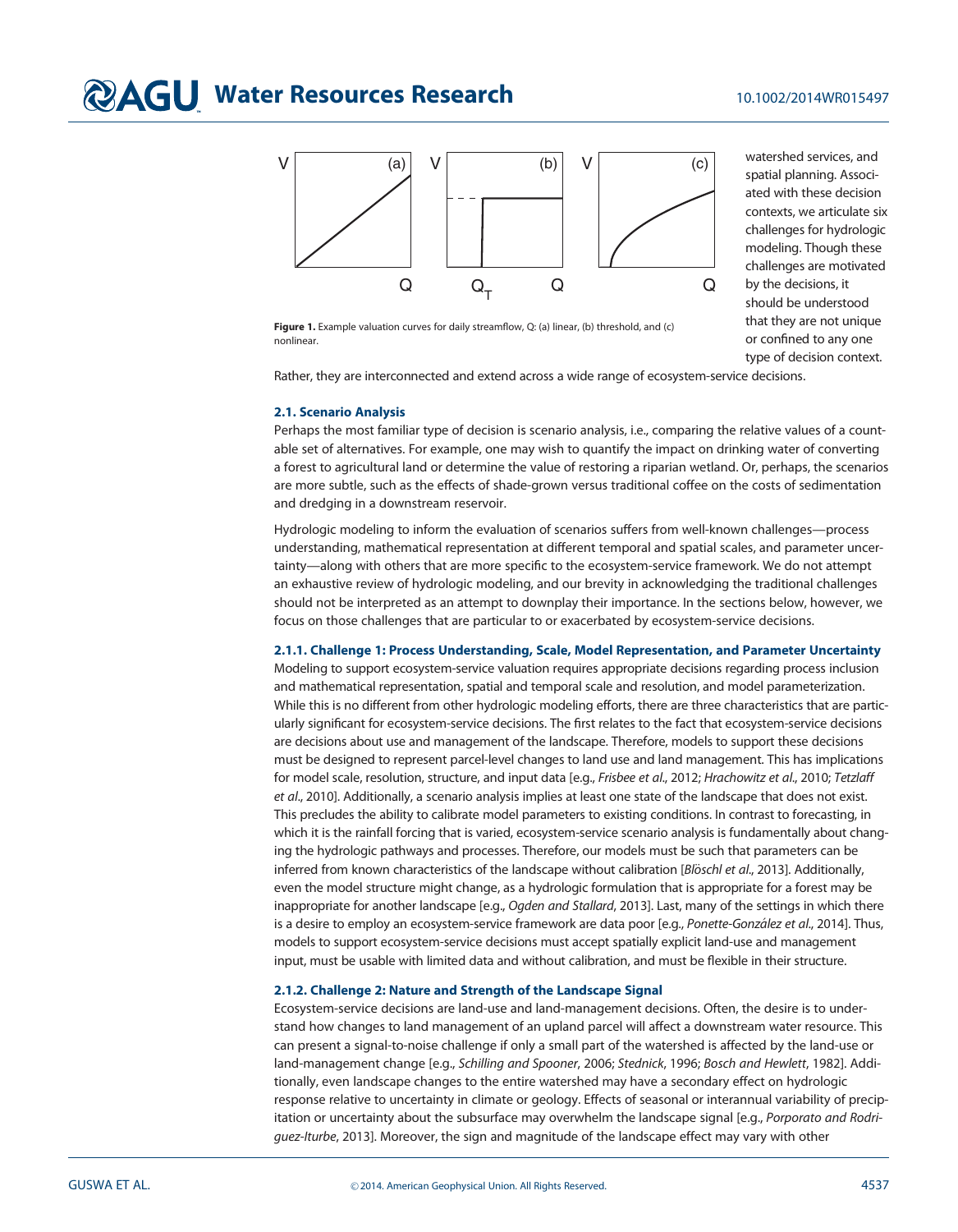characteristics of the system. For example, in a wet year, a forested watershed may have greater base flow than an urbanized one, due to increased infiltration; in a dry year, however, the higher rates of transpiration may lead to lower base flow in the forested catchment [e.g., Price, 2011; Bruijnzeel, 1988]. Last, while land cover may change quickly, as in the burning or clear cutting of a forest, the hydrologic effects of that landscape change may evolve over a longer time [e.g., Davenport et al., 2010; Brown et al., 2005; Likens and Bormann, 1995], introducing hysteresis into the relationships.

#### 2.1.3. Challenge 3: Providing the Right Information for Attribution of Value

The value of a water resource is always contingent on who is using the water, where, and for what purpose. As a result, there is never a straightforward answer to the question ''How much is the water worth?'' Economics has an abundant literature on how best to assign monetary value, ranging from market pricing to survey questions about willingness to pay. Overviews of these concepts and methods include Freeman [2003] and Thompson and Segerson [2009], while Young [2005] and Olmstead [2010a, 2010b] address applications of these methods to water resources. Like hydrologic measurements and models, these economic methods are often imperfect and require specialized knowledge, especially when market prices are not available. Of most importance to hydrologists is that valuation can only be undertaken for a good or service used by people. This requires going beyond changes to streamflow, nutrient concentrations, sediment loads, and groundwater levels to the resultant effects on human health and well-being. This translation may be more straightforward for some services, such as hydropower production, but for others, such as the impact of a change in recharge on the existence value of a groundwater spring [e.g., Rolfe, 2010], the task is more difficult. Moreover, in an uncertain environment, the information needs may vary depending on the risk preferences held by decision makers. For risk-neutral decision makers, information about expected outcomes may be sufficient; for those who are risk averse, however, information about the distribution of possible effects is necessary. Models must designed with the appropriate end-use in mind [Keeler et al., 2012].

#### 2.2. Payments for Watershed Services (PWS)

Payments for Watershed Services (PWS) are agreements under which a landowner is compensated for specific management actions that maintain or improve a water resource. The questions are how big an impact a landowner's actions make on the water resource of interest, and how much she should be compensated. For example, a recent analysis in Kona, Hawai'i addressed the question of whether it was financially beneficial for the local Department of Water Supply to pay upgradient landowners to manage their properties to increase groundwater recharge [Brauman, 2010]. These PWS are an increasingly popular type of incentive program, with over 100 identified in recent surveys [Bennett et al., 2013; Stanton et al., 2010]. China has transferred billions of dollars in funds and grain subsidies to incentivize land conversion to reduce erosion and flooding through its National Forest Conservation Program and its Grain to Green Program [Liu et al., 2008]. And, since 2000, The Nature Conservancy has been engaged in Water Funds with partners throughout Latin America. Multimillion dollar projects in Brazil, Colombia, Ecuador, Mexico, Panama, and Peru collect fees from water users and use those funds for forest conservation along rivers, streams, and lakes [Goldman et al., 2010; TNC, 2013].

This context of payment for services builds upon scenario analysis; at a minimum, there will be two scenarios: the current state, and one or more future or alternate states that are more or less desirable [e.g., Brauman et al., 2014]. In addition to the challenges presented above, payments for watershed services also add the complexity of attributing value to a particular landholding along with the challenges of expressing the service values in monetary terms and ensuring that contracts are followed [Porras et al., 2013; Wunder, 2013]. Additionally, PWS have become particularly popular in tropical regions. Hydrologic science in the tropics remains limited, however, and the extent to which knowledge gleaned from temperate watersheds can be translated to the tropics remains unclear [Ponette-González et al., 2014].

#### 2.2.1. Challenge 4: Monetization

Monetization is appealing because it puts ecosystem services into the same common currency that people use to value other needs and desires. This focus on monetization adds an additional challenge related to valuation. In scenario analysis, it may be sufficient to determine the relative ranking of the scenarios, i.e., is scenario A better or worse than scenario B. Payments for watershed services, however, require that the change in service provision between the scenarios be quantified monetarily. Even if we leave the translation of biophysical services to dollars to the economists, the hydrologic information necessary to do so will be greater than what is needed to rank a set of scenarios.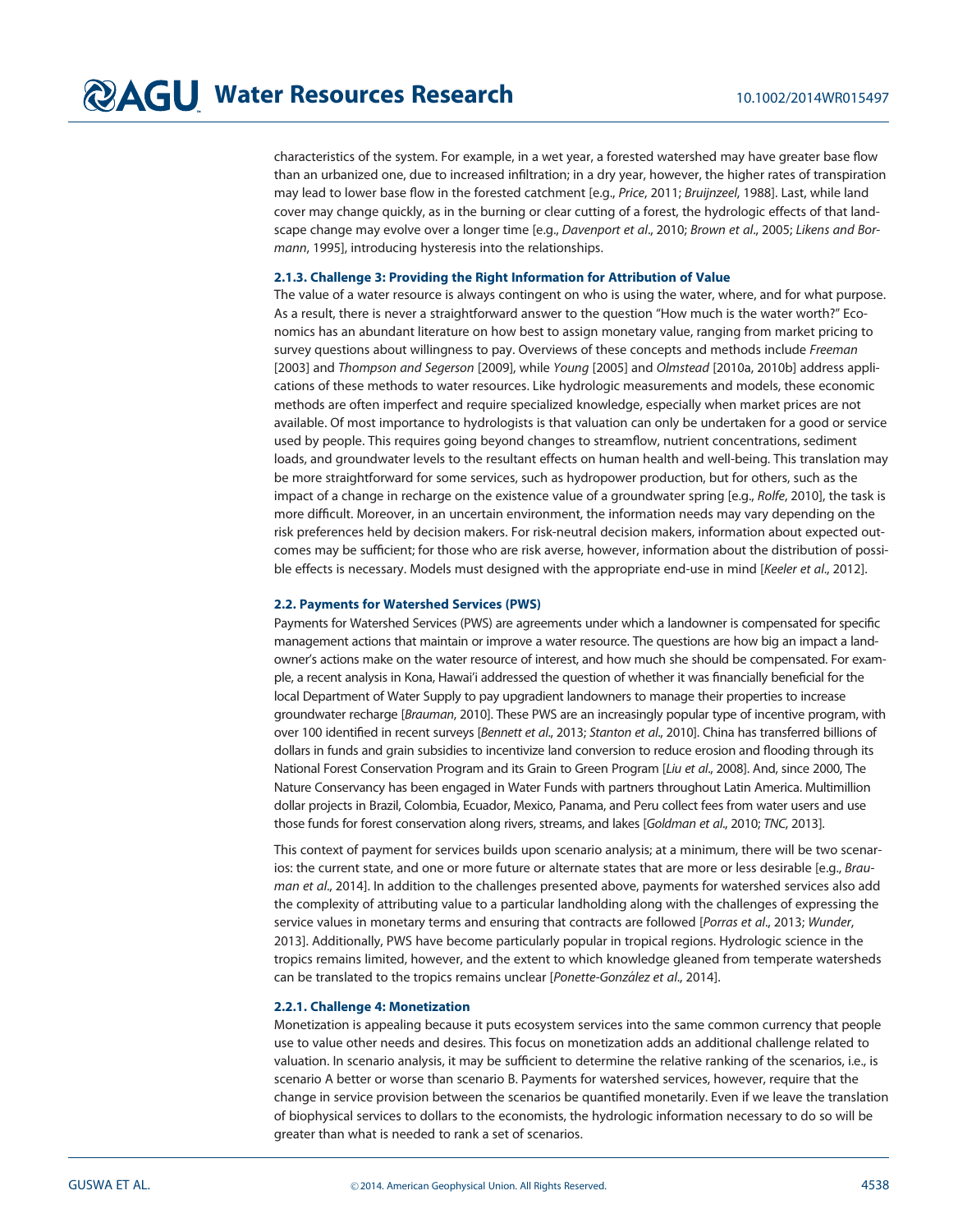#### 2.2.2. Challenge 5: Interaction Effects and Valuation at the Parcel Level

Even when monetization is possible, PWS also require a mechanism for attributing that change in value to specific actions. Since water moves through the landscape, service value will be affected by the uses of land along the entirety of flow paths and not just the management of a particular parcel [e.g., Bagstad et al., 2013a]. Scenario analysis can incorporate these interaction effects implicitly, since the value comparison can be made at the watershed scale. A payment for services, however, necessitates a finer determination of cause and effect. For example, upland development may increase runoff amount but lower its quality. Downgradient vegetation buffers and wetlands may improve that water quality. The resulting question of how much each part of that landscape contributes to the overall increase in the provision of clean water is challenging.

#### 2.3. Strategic Spatial Planning

The third type of decision, spatial planning, encompasses questions such as ''Where is the best location to site industry?,'' ''What parcel of land is the highest priority for conservation?,'' and ''Which best management practices are most cost effective across a range of parcels in cultivation?" [e.g., Polasky et al., 2008]. Even remaining constrained by what is plausible, this decision context expands scenario analysis to a nearinfinite set of possibilities, and the lack of well-defined choices adds a layer of complexity. In addition to the three challenges identified with scenario analysis, spatial planning also suffers from (at least) the challenge associated with interaction effects and parcel-level valuation. Without a transparent stakeholder process to identify scenarios a priori [e.g., Peterson et al., 2003], prediction of the spatial distribution of costs and benefits of services in addition to the total value becomes particularly important. Without such knowledge, we risk unintended impacts to equity and social justice.

In addition to the challenges already described, spatial planning also raises an additional challenge related to robustness and optimality.

#### 2.3.1. Challenge 6: Optimality and Robustness

As discussed above, the ecosystem-service value of a particular land holding or management action depends on the uses of land throughout a watershed. These interaction effects indicate that spatial planning must go beyond the simple identification of regions of high or low service value in the current state. Spatial planning requires the prediction of water services for the multitude of landscape configurations being considered. This becomes more complex when it is desirable to make decisions that are robust with respect to future climates and future land-use decisions. In such cases, the number of scenarios to be investigated can become overwhelming [Peterson et al., 2003] and may require a separate process to reduce their number.

#### 2.4. Opportunities

In complement to the challenges presented above, the decision context of ecosystem services provides some opportunities for advances in hydrologic modeling. In this decision context, the goal is neither hydrologic truth seeking nor truth representation. Indeed, our imperfect process understanding, limits of our observations, and challenges of scale and representation make such a goal elusive. In the face of such uncertainty, the desired outcome is a model that is useful, i.e., one that can inform a decision process and lead to a better land-management decision than one derived without the model. This point is emphasized by the recent Federal Principals and Requirements:

''The level of detail required to support Federal investments in water resources may vary, but should not be greater than needed to inform the decision-making process efficiently and effectively. The level of detail, scope, and complexity of analyses should be commensurate with the scale, impacts, costs, scientific complexities, uncertainties, risks, and other sensitivities (e.g., public concerns) involved in potential decisions," [CEQ, 2013, p. 8].

This decision orientation is distinct from other hydrologic modeling efforts that aim to reproduce field observations or to forecast stream response. Thus, it provides the chance to think about our models in new ways and to identify new lines of inquiry. For clarity, we group the opportunities below into three categories. While they are presented sequentially, these opportunities are highly coupled and should not be interpreted as separate or hierarchical.

#### 2.4.1. Opportunity 1: Decision Context Allows Focusing of Model Output

While the challenges articulated above are daunting, the decision-making context provides opportunities for model simplification. In particular, the valuation of a service can be used to inform and narrow the required biophysical predictions. For example, it is generally not necessary to predict the timing and magnitude of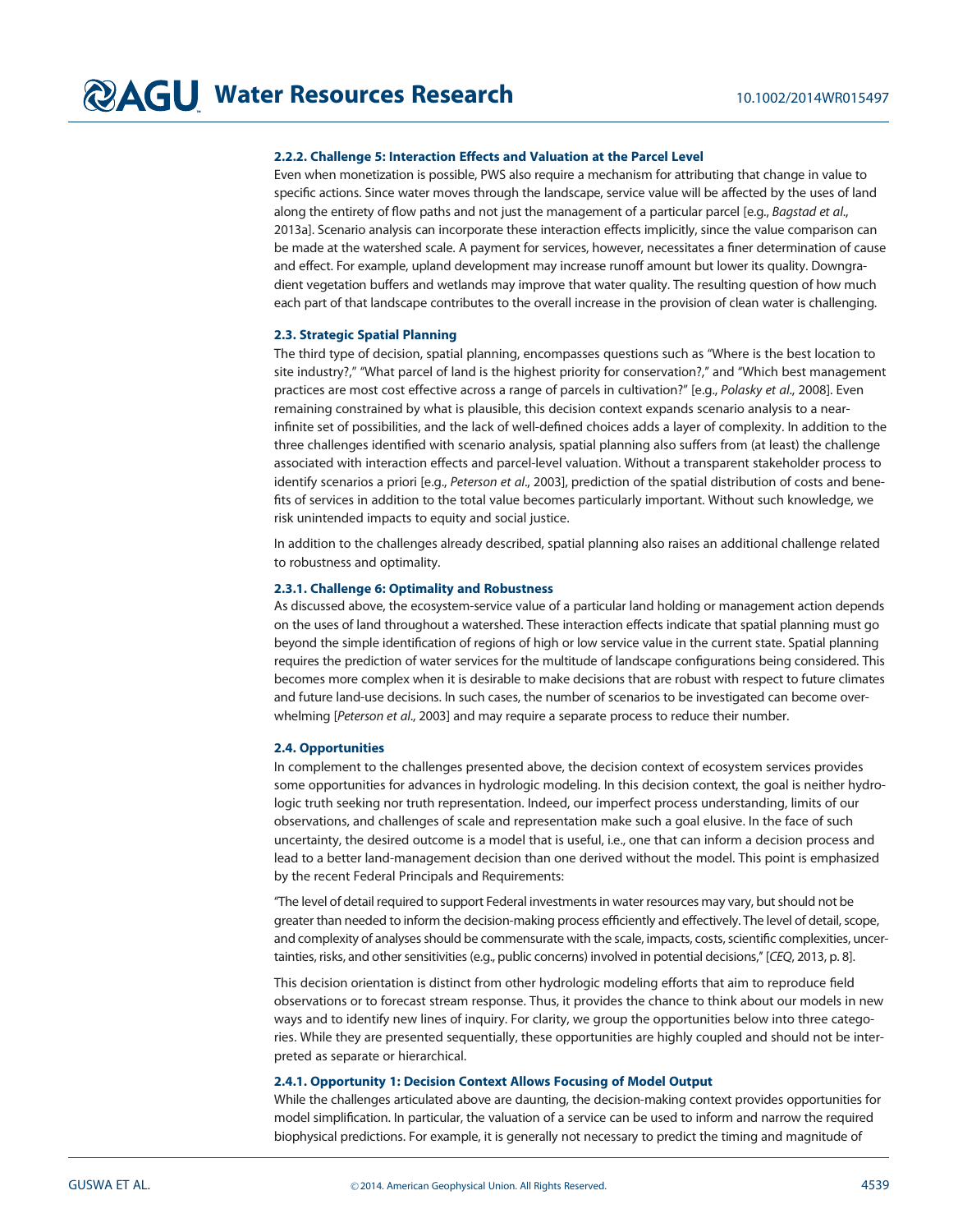

**Figure 2.** Hypothetical distribution of nitrate load following a land-use change. N<sub>c</sub> represents the load before the conversion, and TMDL represents the maximum allowable load.

streamflow response to a particular rain event in order to determine the value of base flow. Rather, it is important to characterize the distribution of flows under specified climate and land-use scenarios. For example, referring back to Figure 1, if the valuation curve is linear, as in 1a, then one need only predict the mean streamflow in order to determine the total value. If the value curve exhibits a threshold (1b), then the required knowledge is the fraction of time that the flow exceeds  $Q_T$ . Even the nonlinear valuation function in 1c requires knowledge of the flow-duration curve only, and not the runoff response to individual precipitation events.

#### 2.4.2. Opportunity 2: Desired Output Constrains Required Processes and **Parameters**

Relatedly, just as the decision dictates

the required model output, that output can be used to constrain the processes and parameters that must be included in a hydrologic model. This is not new—most hydrologic models are clear about their design and intent, either as flood-routing models or water-quality models or groundwater models [Garen and Moore, 2005]. Nonetheless, it is worth highlighting this opportunity to simplify and focus efforts on processes of relevance [e.g., Brauman, 2010]. Regarding model parameters, the desired output can also provide insight to the value of additional information when combined with an understanding of the required level of certainty (see below). This can help guide and prioritize field measurements and data-collection efforts.

#### 2.4.3. Opportunity 3: Informing Decisions Requires Less Certainty

Unlike the certainty required to reject a null hypothesis in a statistical test, decision analysis necessitates a different view of uncertainty. This is good news given the challenges of scale, representation, and data availability. Decision theory, threshold analysis, adaptive management, and resilience thinking all represent different approaches to decision making under uncertainty [Polasky et al., 2011], and even highly uncertain predictions of biophysical effects can provide value for a wide range of decisions.

Consider a hypothetical decision about whether to approve a development project that would eliminate a particular forest. The development project would provide some economic benefits. However, the transformation of the forest may also increase nitrate loads in a neighboring river, potentially exceeding the TMDL (total maximum daily load). Compensating for this would require investments to upgrade treatment capability at some cost. To determine whether to move ahead with the project, one would like to compare the benefits of the development against the potential risk and costs of treatment.

Predictions of the post-development level of nitrogen in the stream might be represented by the probability distribution pictured in Figure 2. In this example, the probability that the nitrate load would be less than or equal to its current level is  $\sim$ 15%, so the effect of forest conversion on nitrogen levels is likely not statistically significant. However, there is also a 30% probability that the new load will exceed the TMDL, and a decision maker may be unwilling to take such a risk. Or, if the decision context were an expected-value cost-benefit analysis, the project would fail if the benefits of development were less than 0.3 times the cost of the treatment-plant upgrade. Our example is not to suggest any one best way to make decisions but rather to highlight the fact that even uncertain predictions have value.

### 3. Ways Forward

A major challenge in the valuation of water-related ecosystem services is that the demand for hydrologic knowledge and information outstrips our current ability to provide it. However, we believe a greater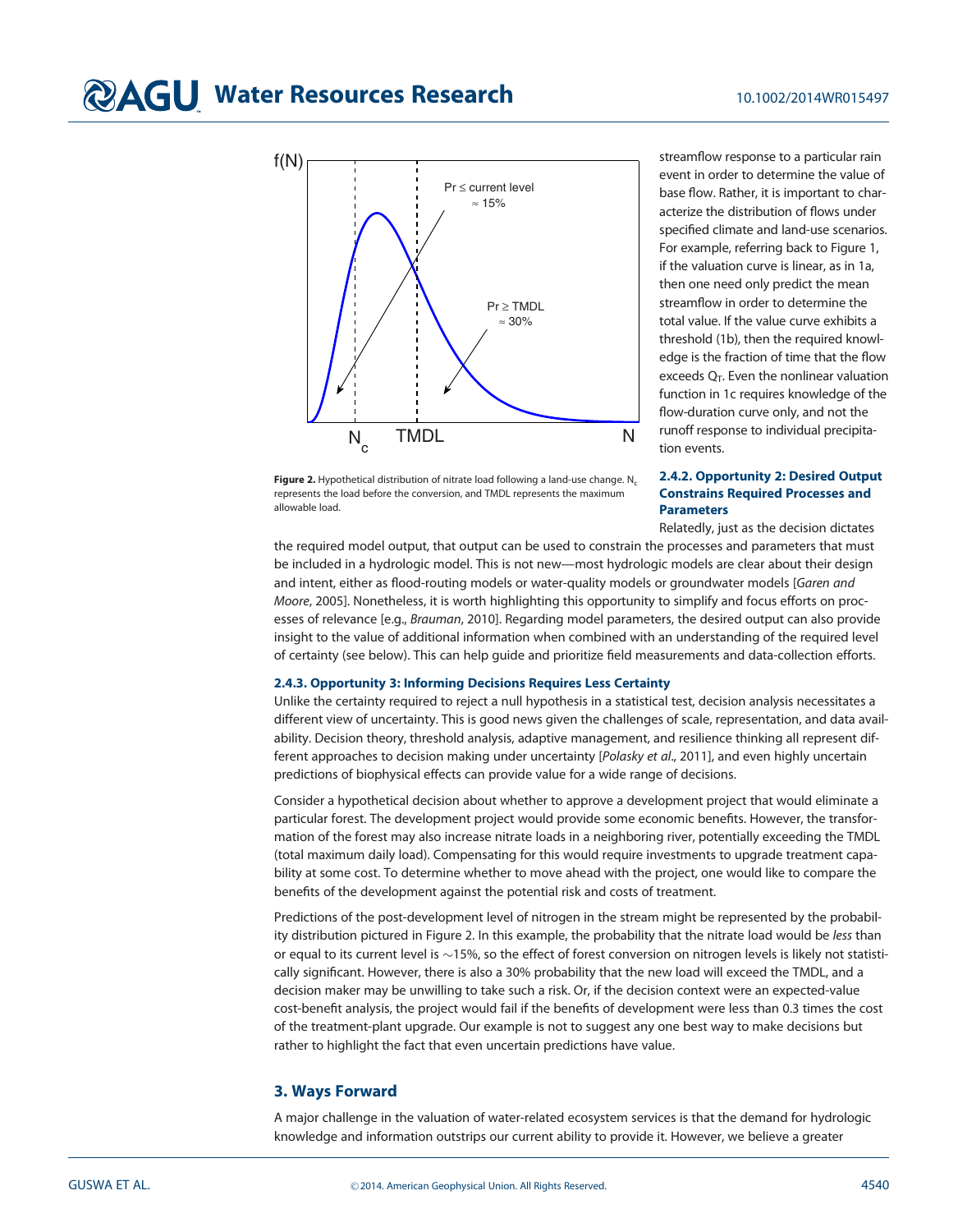integration of decision approaches with hydrologic modeling efforts provides an important path forward. While the challenges are still large, there are opportunities where appropriate framing of the hydrologic modeling effort can lead to better decisions.

To support the ecosystem-service framework, we must consider hydrologic models as tools for informing decisions in addition to their role in improving our hydrologic understanding. In that context, those models need to incorporate and produce relevant information at decision-appropriate scales in space and time. For ecosystem services, this will usually imply a focus on the effects of land-use and land-cover changes, and the ultimate output is service valuation, which is related to biophysical response. As discussed in section 2.4, appropriate model structure will depend on the decision context, the desired biophysical outputs, and the dominant hydrologic processes.

#### 3.1. Ongoing Modeling Efforts

With high demand for tools that facilitate the valuation of ecosystem services, a number of modeling approaches have been employed. With respect to water, some approaches have employed existing hydrologic models, such as SWAT [Neitsch et al., 2011] and VIC [Liang et al., 1994], and adapted them for ecosystem-service valuation [e.g., Bekele et al., 2013; Liu et al., 2013; Notter et al., 2012]. Other approaches start from the ecosystem-service viewpoint and include a range of services across disciplines. The former approaches have the advantage of building on well-established models and decades of development and testing. Since those models are focused on hydrology, however, they often lack an explicit link to beneficiaries and do not permit comparison across ecosystem services and assessment of trade-offs. Additionally, there are still the issues of scale, representation, and uncertainty, and the demands on modeler skill and input data can be quite high [Vigerstol and Aukema, 2011].

The models that can be classified first as ecosystem-service models can be further separated into simple, screening tools, and those that are spatially explicit, and Bagstad et al. [2013b] provide a detailed review and comparison of the functionality of 17 ecosystem-service models. Of those that are spatially explicit and publicly available, ARIES (Artificial Intelligence for Ecosystem Services) and InVEST (Integrated Valuation of Environmental Services and Tradeoffs) are two of the best known.

ARIES is designed to represent the flow of ecosystem services from sources to users, potentially interrupted by sinks [Villa et al., 2014; Bagstad et al., 2013a]. Sources and sinks may be considered beneficial or detrimental, depending on the nature of the service. For water supply, sources would be precipitation and interbasin transfers and would be beneficial to the downstream users. In the case of excess nutrients, however, sources have negative impacts, and it is the presence of sinks on the landscape that provide the ecosystem service [Bagstad et al., 2013a]. Routing from sources to users is done through agent-based probabilistic models. Typically situated in a Bayesian framework, these models can be updated or modified based on local data and conditions [Villa et al., 2014].

To provide a tool that enables the evaluation of trade-offs among multiple ecosystem services, including water-related services, the Natural Capital Project is developing InVEST [Tallis et al., 2013; Kareiva et al., 2011]. These models are physically based, spatially explicit, and are intended to include multiple levels of complexity. Currently, the water-supply models operate at the annual scale, and a seasonal model is under development; the water-quality models predict the spatial distribution of sources of nutrients and sediment. Partnered with these models is a newly released tool, RIOS (Resource Investment Optimization System), which combines the biophysical production of the InVEST models with knowledge and information about infrastructure costs, available resources, and social context to identify the best locations for conservation and restoration activities [Natural Capital Project, 2013].

A significant challenge for the ecosystem-service models is how to appropriately and transparently incorporate hydrologic-process knowledge, while retaining the operational simplicity desired by decision makers [Bagstad et al., 2013b; Vigerstol and Aukema, 2011].

#### 3.2. Next Steps

Given the challenges and opportunities presented above, we have developed a set of next steps for the hydrologic-modeling community. This list is not intended to be exhaustive nor to suggest that all hydrologists direct their efforts to these tasks, but rather to provide a set of hydrologic research directions that will support the valuation of ecosystem services.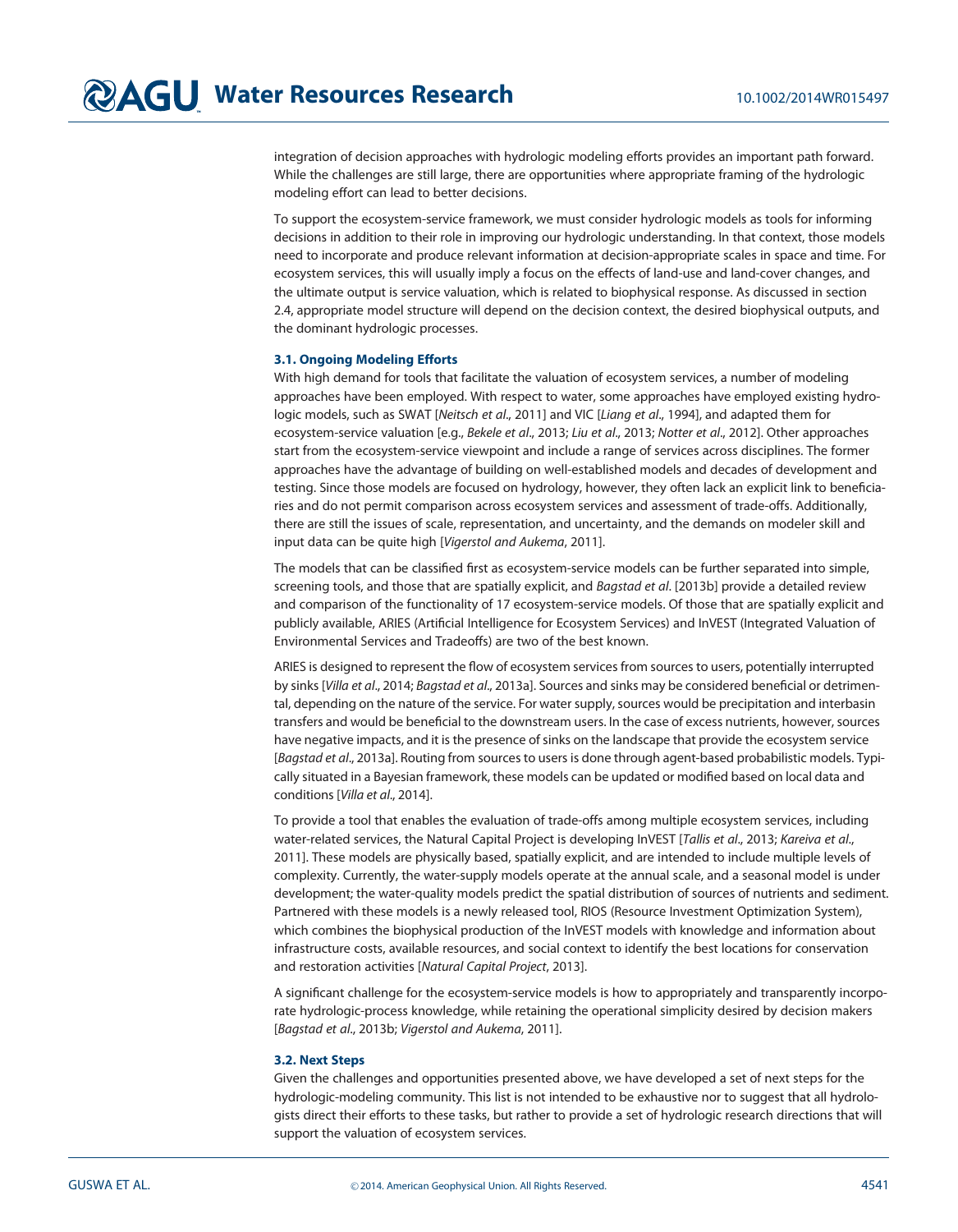1. There are still many outstanding science questions regarding how water makes its way through the landscape [e.g., Price, 2011; Blöschl et al., 2013]. Thus, there is a continued need for field investigations of hydrologic processes at catchment scales. This is particularly true in urban watersheds and in the tropics [Ponette-González et al., 2014]. To best support ecosystem-service decisions, such data-collection efforts would seek to quantify the impacts of changes in land use and land management.

2. In addition, the rise of informatics tools presents an opportunity to mine existing data to better understand the effects of land use and cover on hydrologic responses [e.g., Maidment et al., 2009]. Statistical relationships and regressions that emerge from such efforts may or may not be directly extensible to other places [e.g., Eigenbrod et al., 2010]. Nonetheless, the insights that emerge from such empirical relationships can generate new hypotheses for further investigation.

3. Complementing existing data, the rise of PWS presents a unique opportunity to directly monitor the effects of landscape modification at decision-relevant scales. While resources are often scarce, we recommend that implementation of payments for watershed services incorporate a thoughtful program of monitoring, preferably directed by hydrologists—not only for evaluation of the efficacy of a particular program but also to provide the information that will help us build our larger understanding of land-use and landmanagement effects on watershed services and improve future decisions.

4. The variety of potential ecosystem-service decisions related to water calls for variety in the complexity and scale of hydrologic models. In addition to striving for models with higher resolution and incorporation of more processes, we also recommend the continued development of simple hydrologic models with fewer data requirements and coarser resolution. While their precision may be lower, in many cases they may be the best tools to inform a decision process in data-poor environments. Ideally, such model development would involve economists and decision makers to match the model scope and output to decision context.

5. With a range of models from which to choose, appropriate selection will hinge on a proper understanding of the uncertainty in model outputs. Therefore, in complement to model development, we recommend continued efforts to characterize the uncertainty of those models under a range of conditions. Particularly useful would be opportunities to test multiple models in a common setting [e.g., Bagstad et al., 2013c]. And, rather than papers that demonstrate the accuracy of well-calibrated models, we suggest that efforts to characterize the uncertainty of uncalibrated models will provide information valuable to decision makers.

6. Last, given the plethora and sophistication of existing hydrologic models, we suggest that much could be done to integrate these models with decision tools. We see opportunities to develop methods to convert biophysical outputs to water-related services and attribute those values back to the landscape. Doing so would enable decision makers to draw upon state-of-the-art hydrology, while providing a means of translating biophysical output to service valuation and informing decisions.

### 4. Conclusion

The concept of ecosystem services has gained significant traction among environmental decision makers as a way of incorporating the value of natural processes and conditions that benefit human health and wellbeing. Since so many environmental decisions are water related, the hydrologic-modeling community must bring its expertise to the conversation. If we do so effectively, we have an opportunity to improve environmental decisions and help achieve a sustainable future.

#### References

Bagstad, K. J., G. W. Johnson, B. Voigt, and F. Villa (2013a), Spatial dynamics of ecosystem service flows: A comprehensive approach to quantifying actual services, Ecosyst. Serv., 4, 117–125.

Bagstad, K. J., D. J. Semmens, S. Waage, and R. Winthrop (2013b), A comparative assessment of decision-support tools for ecosystem services quantification and valuation, Ecosyst. Serv., 5, e27–e39.

Bagstad, K. J., D. J. Semmens, and R. Winthrop (2013c), Comparing approaches to spatially explicit ecosystem service modeling: A case study from the San Pedro River, Arizona, Ecosyst. Serv., 5, 40–50.

Bekele, E. G., C. L. Lant, S. Soman, and G. Misgna (2013), The evolution and empirical estimation of ecological-economic production possibilities frontiers, Ecol. Econ., 90, 1-9.

Bennett, G., N. Carroll, and K. Hamilton (2013), Charting New Waters: State of Watershed Payments 2012, For. Trends, Washington, D. C. Blöschl, G., M. Sivapalan, T. Wagener, A. Viglione, and H. Savenije (Eds.) (2013), Runoff Prediction in Ungauged Basins: Synthesis Across Processes, Places, and Scales, 484 p., Cambridge Univ. Press., Cambridge, U. K.

#### **Acknowledaments**

The authors thank Associate Editor, Patrick Reed, and three anonymous reviewers for their constructive feedback.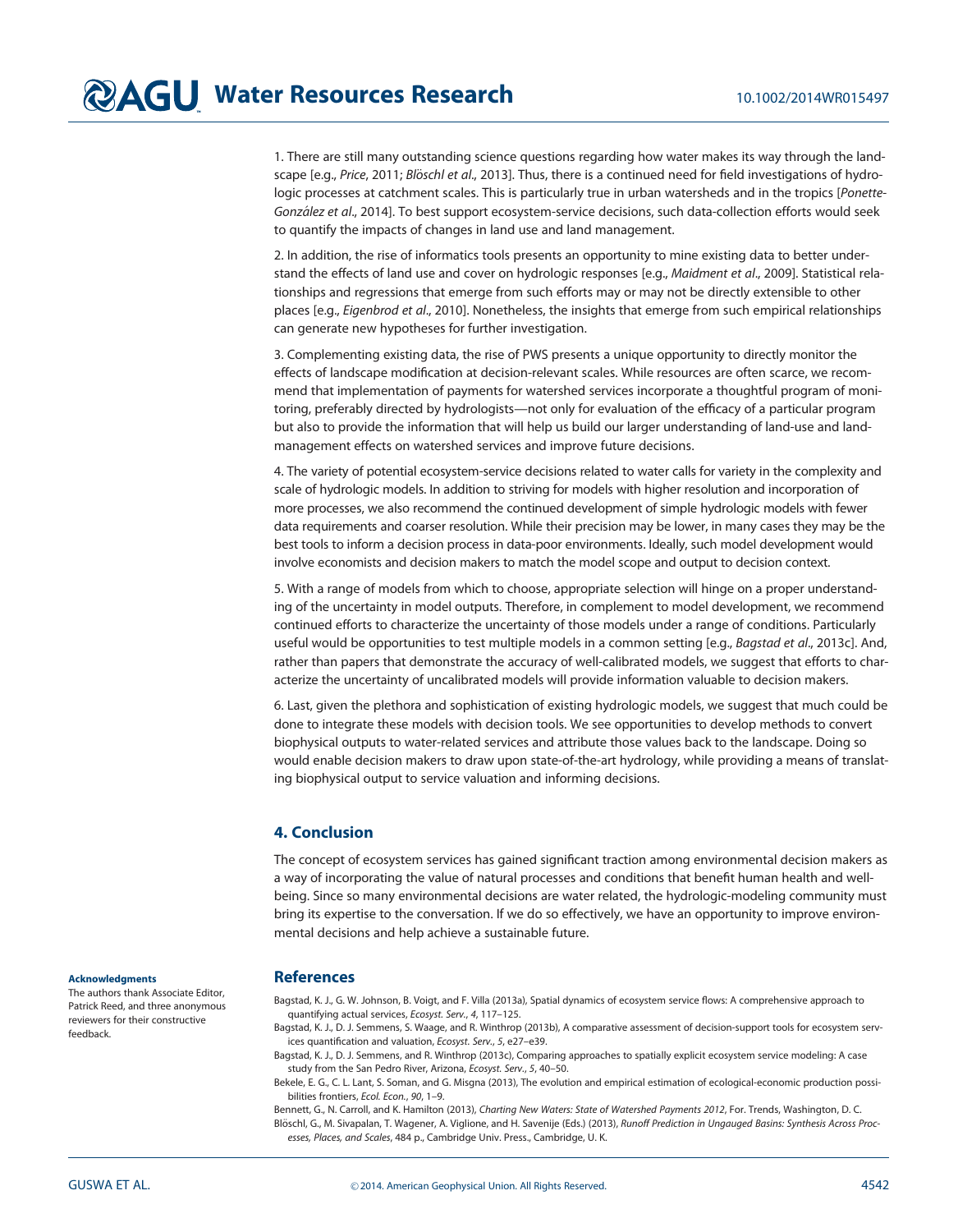Bosch, J. M., and J. D. Hewlett (1982), A review of catchment experiments to determine the effect of vegetation changes on water yield and evapotranspiration, J. Hydrol., 55, 3–23.

Brauman, K., G. C. Daily, T. K. Duarte, and H. A. Mooney (2007), The nature and value of ecosystem services: An overview highlighting hydrologic services, Annu. Rev. Environ. Resour., 32, 67–98.

Brauman, K., S. Meulen, and J. Brils (2014), Ecosystem services and river basin management, in Risk-Informed Management of European River Basins, edited by J. Brils et al., pp. 265–294, Springer, Berlin.

- Brauman, K. A. (2010), Hydrologic Ecosystem Services: Managing Land Cover to Enhance Water Resources, Ph.D. thesis, Interdisciplinary Program in Environment and Resources, Stanford University, Stanford, Calif.
- Brown, A., L. Zhang, T. McMahon, A. W. Western, and R. A. Vertessy (2005), A review of paired catchment studies for determining changes in water yield resulting from alterations in vegetation, J. Hydrol., 310, 28–61.

Bruijnzeel, L. A. (1988), (De)forestation and dry season flow in the tropics: A closer look, J. Trop. For. Sci., 1(3), 229-243.

- Council on Environmental Quality (CEQ) (2013), Principles and Requirements for Federal Investments in Water Resources, Washington, D. C. [Available at [http://www.whitehouse.gov/sites/default/files/final\\_principles\\_and\\_requirements\\_march\\_2013.pdf,](http://www.whitehouse.gov/sites/default/files/final_principles_and_requirements_march_2013.pdf) last accessed 28 Jan 2014.]
- Daily, G. C. (Ed.) (1997), Nature's Services: Societal Dependence on Natural Ecosystems, Isl. Press, Washington, D. C.

Davenport, T. E., S. A. Dressing, and D. W. Meals (2010), Lag time in water quality response to best management practices: A review, J. Environ. Qual., 39, 85–96.

Eigenbrod, F., P. R. Armsworth, B. J. Anderson, A. Heinemeyer, S. Gillings, D. B. Roy, C. D. Thomas, and K. J. Gaston (2010), Error-propagation associated with benefits transfer-based mapping of ecosystem services, Biol. Conserv., 143(11), 2487–2493.

Freeman, A. M. (2003), The Measurement of Environmental and Natural Resource Values: Theory and Methods, 2nd ed., 512 pp., RFF Press, Washington, D. C.

- Frisbee, M. D., F. M. Phillips, G. S. Weissmann, P. D. Brooks, J. L. Wilson, A. R. Campbell, and F. Liu (2012), Unraveling the mysteries of the large watershed black box: Implications for the streamflow response to climate and landscape perturbations, Geophys. Res. Lett., 39, L01404, doi[:10.1029/2011GL050416](http://dx.doi.org/10.1029/2011GL050416).
- Garen, D. C., and D. S. Moore (2005), Curve number hydrology in water quality modeling: Uses, abuses, and future directions, J. Am. Water Resour. Assoc., 41(2), 377–388.
- Goldman, R. L., S. Benitez, A. Calvache, and A. Ramos (2010), Water Funds: Protecting Watersheds for Nature and People, The Nat. Conservancy, Arlington, Va.
- Holdren, J. P., and E. Lander (2011), Report to the President, Sustaining Environmental Capital: Protecting Society and the Economy, Executive Office of the President, President's Council of Advisors on Science and Technology, Washington D. C. [Available at [http://www.white](http://www.whitehouse.gov/sites/default/files/microsites/ostp/pcast_sustaining_environmental_capital_report.pdf)[house.gov/sites/default/files/microsites/ostp/pcast\\_sustaining\\_environmental\\_capital\\_report.pdf.](http://www.whitehouse.gov/sites/default/files/microsites/ostp/pcast_sustaining_environmental_capital_report.pdf)]

Hrachowitz, M., C. Soulsby, D. Tetzlaff, and M. Speed (2010), Catchment transit times and landscape controls—Does scale matter?, Hydrol. Processes, 24, 117–125, doi:[10.1002/hyp.7510.](http://dx.doi.org/10.1002/hyp.7510)

Kareiva, P., H. Tallis, T. H. Ricketts, G. C. Daily, and S. Polasky (Eds.) (2011), Natural Capital, Theory and Practice of Mapping Ecosystem Services, 365 pp., Oxford Univ. Press, N. Y.

Keeler, B., S. Polasky, K. Brauman, K. Johnson, J. Finlay, A. O'Neill, K. Kovacs, and B. Dalzell (2012), Linking water quality and human wellbeing for improved assessment and valuation of ecosystem services, Proc. Natl. Acad. Sci. U. S. A., 109, 18,619–18,624, doi:[10.1073/](http://dx.doi.org/10.1073/pnas.1215991109) [pnas.1215991109](http://dx.doi.org/10.1073/pnas.1215991109).

Kumar, P. (Ed.) (2012), The Economics of Ecosystems and Biodiversity: Ecological and Economic Foundations, 456 pp., Routledge, N. Y.

Liang, X., D. P. Lettenmaier, E. F. Wood, and S. J. Burges (1994), A simple hydrologically based model of land surface water and energy fluxes for GSMs, J. Geophys. Res., 99(D7), 14,415–14,428.

Likens, G. E., and F. H. Bormann (1995), *Biogeochemistry of a Forested Ecosystem*, 2nd ed., 159 pp., Springer, N. Y.

Liu, J., S. Li, Z. Ouyang, C. Tam, and X. Chen (2008), Ecological and socioeconomic effects of China's policies for ecosystem services, Proc. Natl. Acad. Sci. U. S. A., 105(28), 9477–9482.

Liu, T., N. H. Merrill, A. J. Gold, D. Q. Kellogg, and E. Uchida (2013), Modeling the production of multiple ecosystem services from agricultural and forest landscapes in Rhode Island, Agric. Resour. Econ. Rev., 42(1), 251–274.

Maidment, D. R., R. P. Hooper, D. G. Tarboton, and I. Zaslavsky (2009), Accessing and sharing data using CUAHSI water data services, in Hydroinformatics in Hydrology, Hydrogeology and Water Resources, edited by I. Cluckie et al., Proceedings of Symposium JS4 held in Hyderabad, India, September 2009, IAHS Publ. 331, pp. 213–223, Hyderabad, India.

Millennium Ecosystem Assessment (2005), Ecosystems and Human Well-Being: Synthesis, 155 pp., Isl. Press, Washington, D. C.

National Research Council (NRC) (2004), Valuing Ecosystem Services: Toward Better Environmental Decision-Making, Natl. Acad. Press, Washington, D. C.

Natural Capital Project (2013), Resource Investment Optimization System (RIOS), The National Capital Project, Stanford, Calif. [Available at [http://www.naturalcapitalproject.org/pubs/RIOS\\_brochure\\_final.pdf](http://www.naturalcapitalproject.org/pubs/RIOS_brochure_final.pdf), last accessed 16 May 2014.]

Notter, B., H. Hurni, U. Wiesmann, and K. C. Abbaspour (2012), Modelling water provision as an ecosystem service in a large East African river basin, Hydrol. Earth Syst. Sci., 16, 69–86, doi[:10.5194/hess-16-69-2012.](http://dx.doi.org/10.5194/hess-16-69-2012)

Ogden, F. L., and R. F. Stallard (2013), Land use effects on ecosystem service provisioning in tropical watersheds, still an important unsolved problem, Proc. Natl. Acad. Sci. U. S. A., 110(52), E5037.

Olander, L., L. Scarlett, S. Collins, J. Boyd, and D. Urban (2012), National Ecosystem Services Partnership Plan for a Cross Agency Framework for Ecosystem Services Assessment, Nicholas Institute for Environmental Policy Solutions, Duke University, Durham, N. C.

Olmstead, S. M. (2010a), The economics of managing scarce resources, Rev. Environ. Econ. Policy, 4, 179–198.

Olmstead, S. M. (2010b), The economics of water quality, Rev. Environ. Econ. Policy, 4, 44-62.

Peterson, G. D., G. S. Cumming, and S. R. Carpenter (2003), Scenario planning: a tool for conservation in an uncertain world, Conservation Biology, 17(2), 358–366.

Polasky, S., et al. (2008), Where to put things? Spatial land management to sustain biodiversity and economic returns, Biol. Conserv., 141(6), 1505–1524.

Polasky, S., S. R. Carpenter, C. Folke, and B. Keeler (2011), Decision-making under great uncertainty: environmental management in an era of global change, Trends in Ecology and Evolution, 26(8), 398–404.

Ponette-González, A. G., E. Marín-Spiotta, K. A. Brauman, K. A. Farley, K. C. Weathers, and K. R. Young (2014), Hydrologic connectivity in the high-elevation tropics: Heterogeneous responses to land change, BioScience, 64, 92-104.

Neitsch, S. L., J. G. Arnold, J. R. Kiniry, and J. R. Williams (2011), Soil and water assessment tool, theoretical documentation, Version 2009, Tech. Rep. 406, Tex. Water Resour. Inst., College Station, Tex.